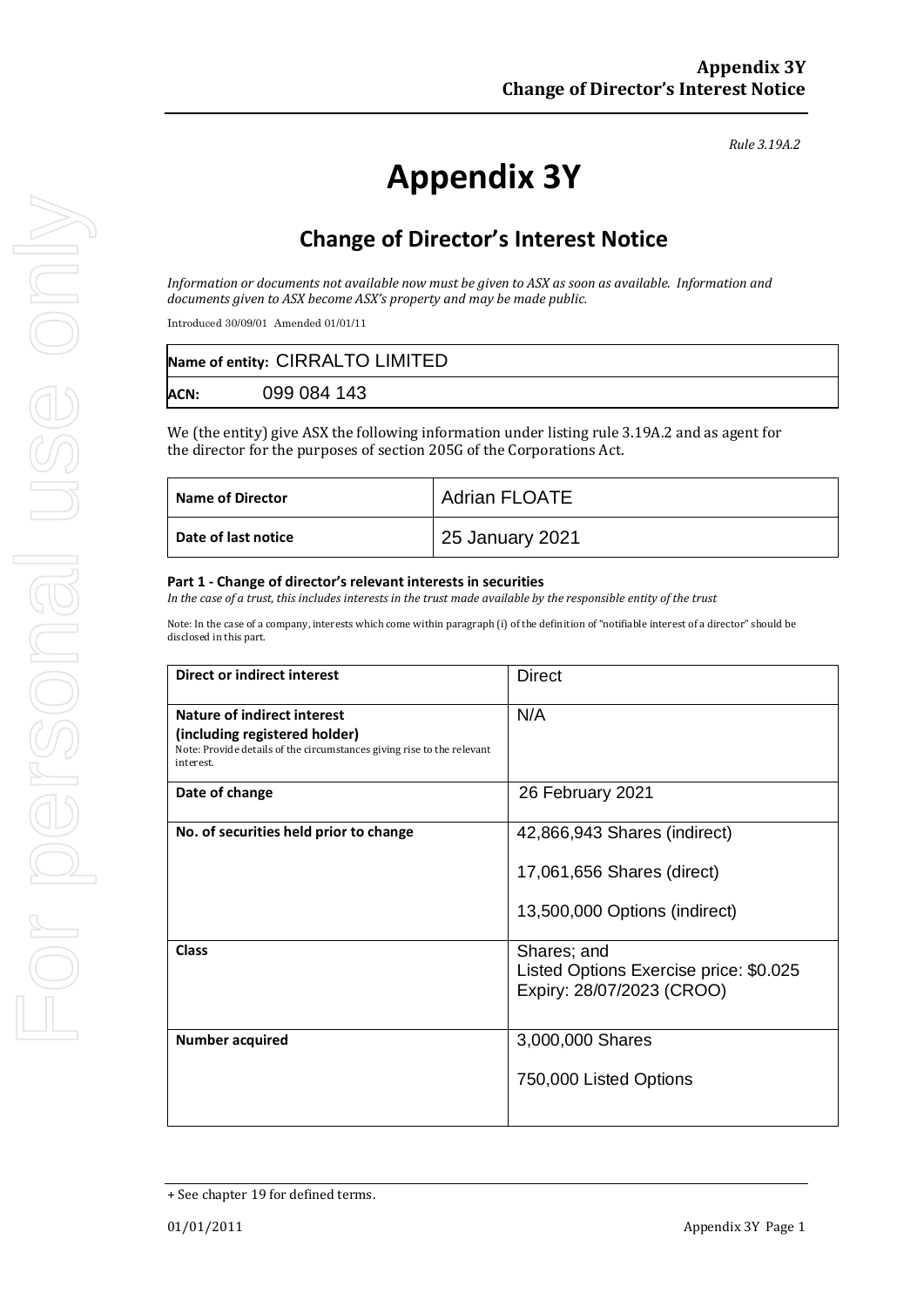| <b>Number dispos</b>                                                |
|---------------------------------------------------------------------|
| <b>Value/Conside</b><br>Note: If considerati<br>valuation           |
| No. of securitie                                                    |
| Nature of ch<br>Example: on-market<br>of securities under o<br>back |
| Part 2 - Chan                                                       |
| Note: In the case of a c<br>disclosed in this part.                 |
| Detail of con                                                       |
| Nature of int                                                       |
| Name of reg<br>(if issued sed                                       |
| Date of char                                                        |

| <b>Number disposed</b>                                                                                                                                                      | Nil                                                                                                                                                                                                                                                                                                                                       |
|-----------------------------------------------------------------------------------------------------------------------------------------------------------------------------|-------------------------------------------------------------------------------------------------------------------------------------------------------------------------------------------------------------------------------------------------------------------------------------------------------------------------------------------|
| Value/Consideration<br>Note: If consideration is non-cash, provide details and estimated<br>valuation                                                                       | Shares acquired for \$0.01 per share<br>pursuant to a Placement and as<br>approved by shareholders at the<br>Company's 28 January 2021 AGM.<br>Listed Options acquired for \$0.001 per<br>options in lieu of participation in the<br>Option Entitlement Issue and as<br>approved by shareholders at the<br>Company's 28 January 2021 AGM. |
| No. of securities held after change                                                                                                                                         | 42,866,943 Shares (indirect)<br>20,061,656 Shares (direct)<br>750,000 Listed Options (direct)<br>13,500,000 Options (indirect)                                                                                                                                                                                                            |
| Nature of change<br>Example: on-market trade, off-market trade, exercise of options, issue<br>of securities under dividend reinvestment plan, participation in buy-<br>back | Shares acquired pursuant to a<br>Placement and as approved by<br>shareholders at the Company's 28<br>January 2021 AGM.<br>Listed Options acquired lieu of<br>participation in the Option Entitlement<br>Issue and as approved by shareholders<br>at the Company's 28 January 2021 AGM.                                                    |
| Dart 7 — Change of director's interests in contracts                                                                                                                        |                                                                                                                                                                                                                                                                                                                                           |

#### **Part 2 – Change of director's interests in contracts**

company, interests which come within paragraph (ii) of the definition of "notifiable interest of a director" should be

| <b>Detail of contract</b>                                                                                 | N/A |
|-----------------------------------------------------------------------------------------------------------|-----|
| <b>Nature of interest</b>                                                                                 |     |
| Name of registered holder                                                                                 |     |
| (if issued securities)                                                                                    |     |
| Date of change                                                                                            |     |
| No. and class of securities to                                                                            |     |
| which interest related prior to                                                                           |     |
| change<br>Note: Details are only required for a contract in<br>relation to which the interest has changed |     |

<sup>+</sup> See chapter 19 for defined terms.